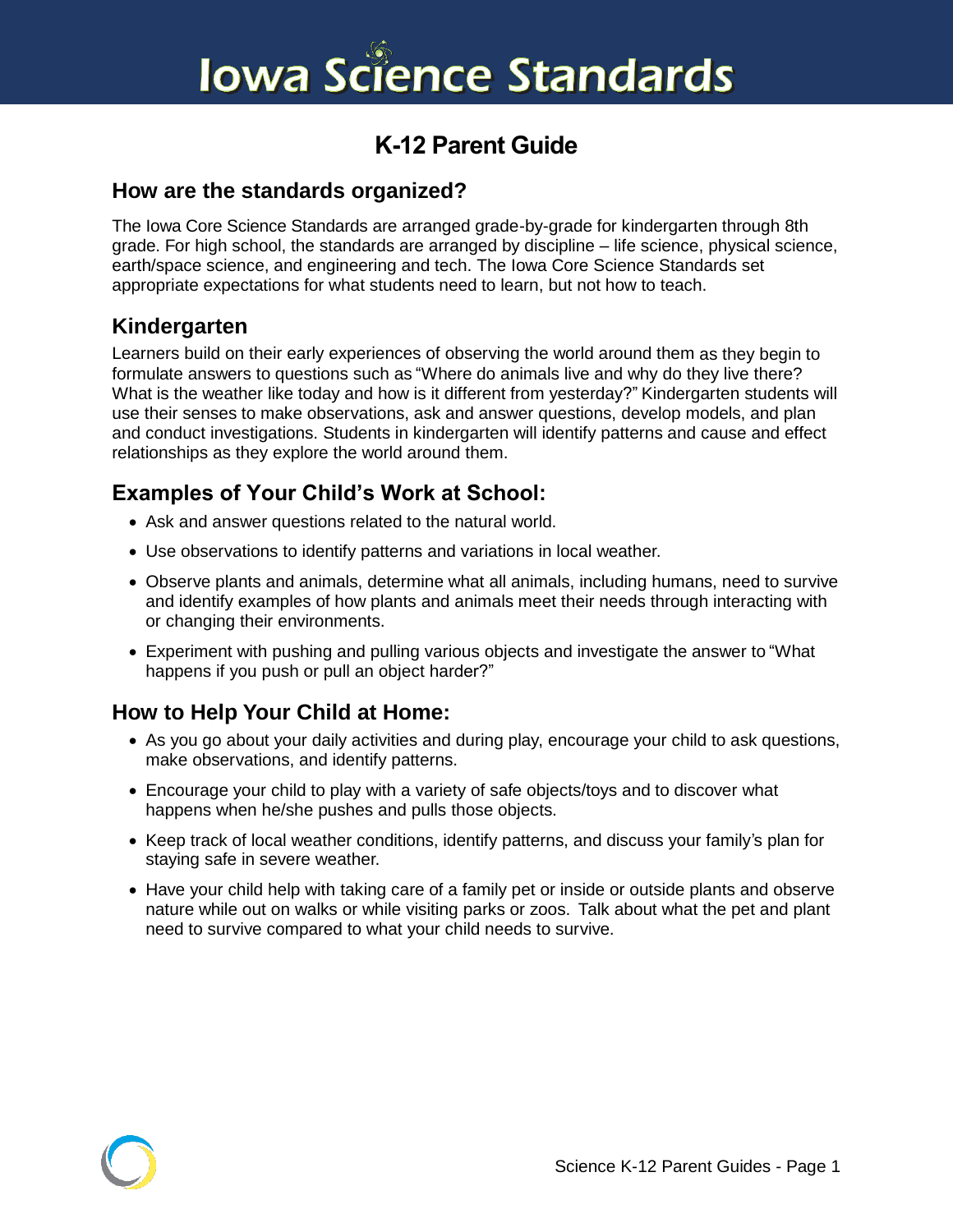#### **1 st Grade**

In first grade, students have more fluency with language, number sense and inquiry skills. Students focus on using patterns to predict events. They begin to develop answers to questions such as: "What happens when materials vibrate? What would we see in a room with no light? What are some ways plants and animals meet their needs so they can survive and grow? What objects can we see in the sky?" First grade students will conduct investigations and use models to help make predictions about the natural and designed world.

# **Examples of Your Child's Work at School:**

- Explore how differing amounts of light and the ability to see objects are related.
- Plan and conduct investigations to discover how sound is produced.
- Use drawings or other models to show how young plants and animals are like, but not exactly the same as, their parents.
- Observe the external parts of plants and animals and make predictions about how plants and animals use those parts to help meet their needs.
- Use observations from looking at the sky during the day and at night and identify patterns from sunrise/sunset data to make predictions.

- Encourage your child to ask questions about events in the natural world.
- Go outside in your neighborhood or at local parks or trails and take a "listening walk" and ask your child to identify different ways animals use sound to communicate.
- Encourage your child to come up with examples of how humans have used technology to communicate through light and sound (i.e. traffic signals, cellular phones).
- Observe animals, including humans, taking care of their young and identify things the parents do to help the young survive
- Go outside during the day and at night and observe the sky. Help your child discover when or if he/she can see the sun, the moon, and the stars.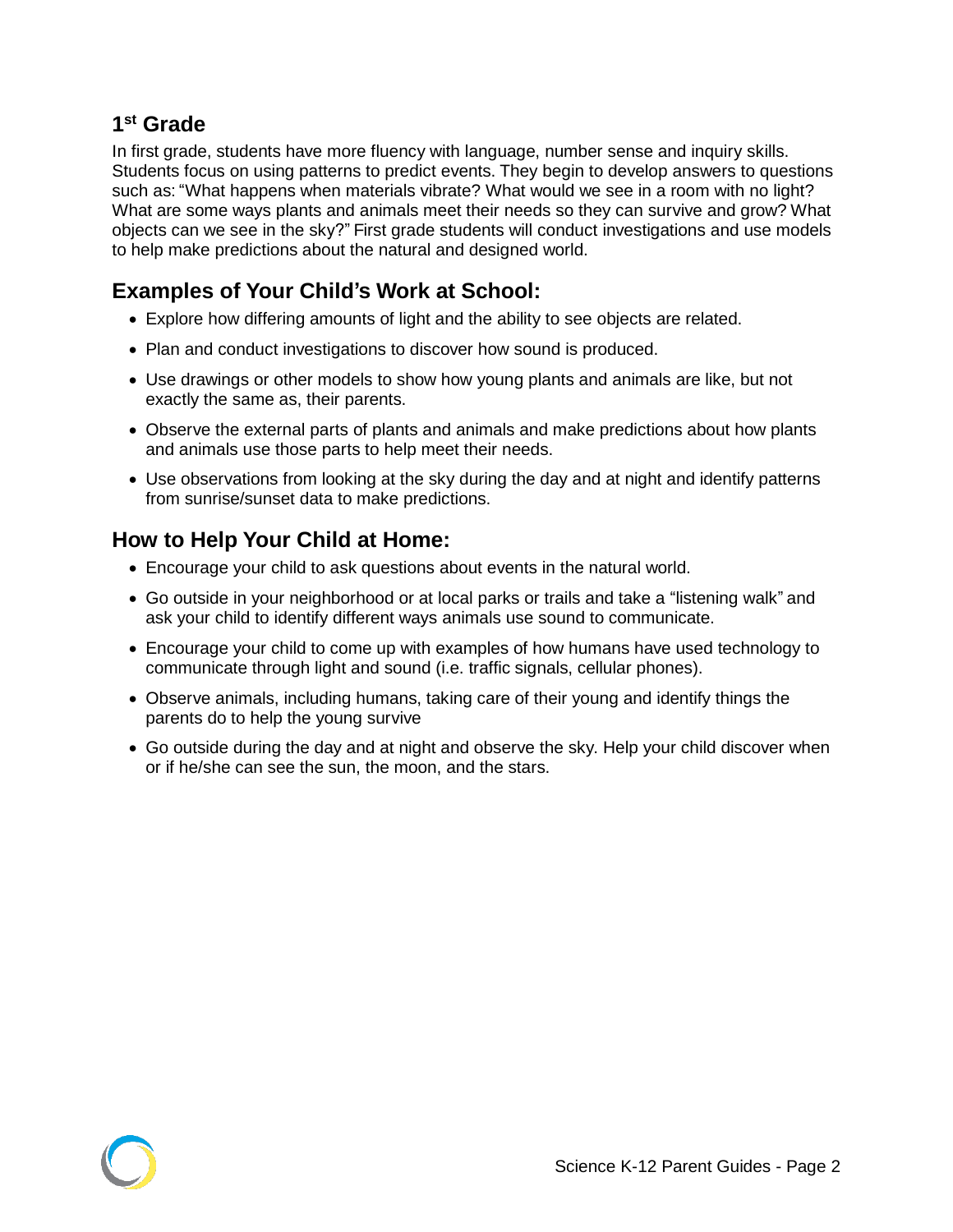#### **2 nd Grade**

Learners grow in their ability to understand about larger systems and the parts that make them up. They begin to formulate answers to questions such as "How are materials similar and different from one another? How do the properties of the materials relate to their use? What do plants need to grow?" Investigations of how parts relate to the whole provide a key basis for understanding systems in later grades. Second grade students will record observations and data, will use a variety of informational texts to gather information, and will engage in scientific thinking as they begin to understand larger systems and the parts that make up the systems.

# **Examples of Your Child's Work at School:**

- Conduct investigations to classify materials based on similar properties and functions.
- Test different materials to collect and then analyze data for the purpose of determining which materials are the best for a specific function.
- Investigate how the environment in which the plants and animals live help provide the food, water, and shelter the organisms need to survive.
- Use information to model the features of Earth's surface and begin to answer the questions "how does land change and what are things that cause it to change?"

- Encourage your child to use building blocks, construction sets, and other toys to create larger structures from smaller pieces.
- Do arts and craft projects to create something new from smaller pieces. Talk about why certain materials might be better for specific projects and why.
- When outdoors, spend time observing the plants and animals in the area. Discuss ways plants and animals interact with their environment to meet their needs (i.e. squirrels dig holes to hide food). Visit zoos, aquariums, nature centers, or botanical centers and spend time observing how the plants and animals interact with their environments.
- When traveling, look for and discuss various landforms and talk about how they may have formed.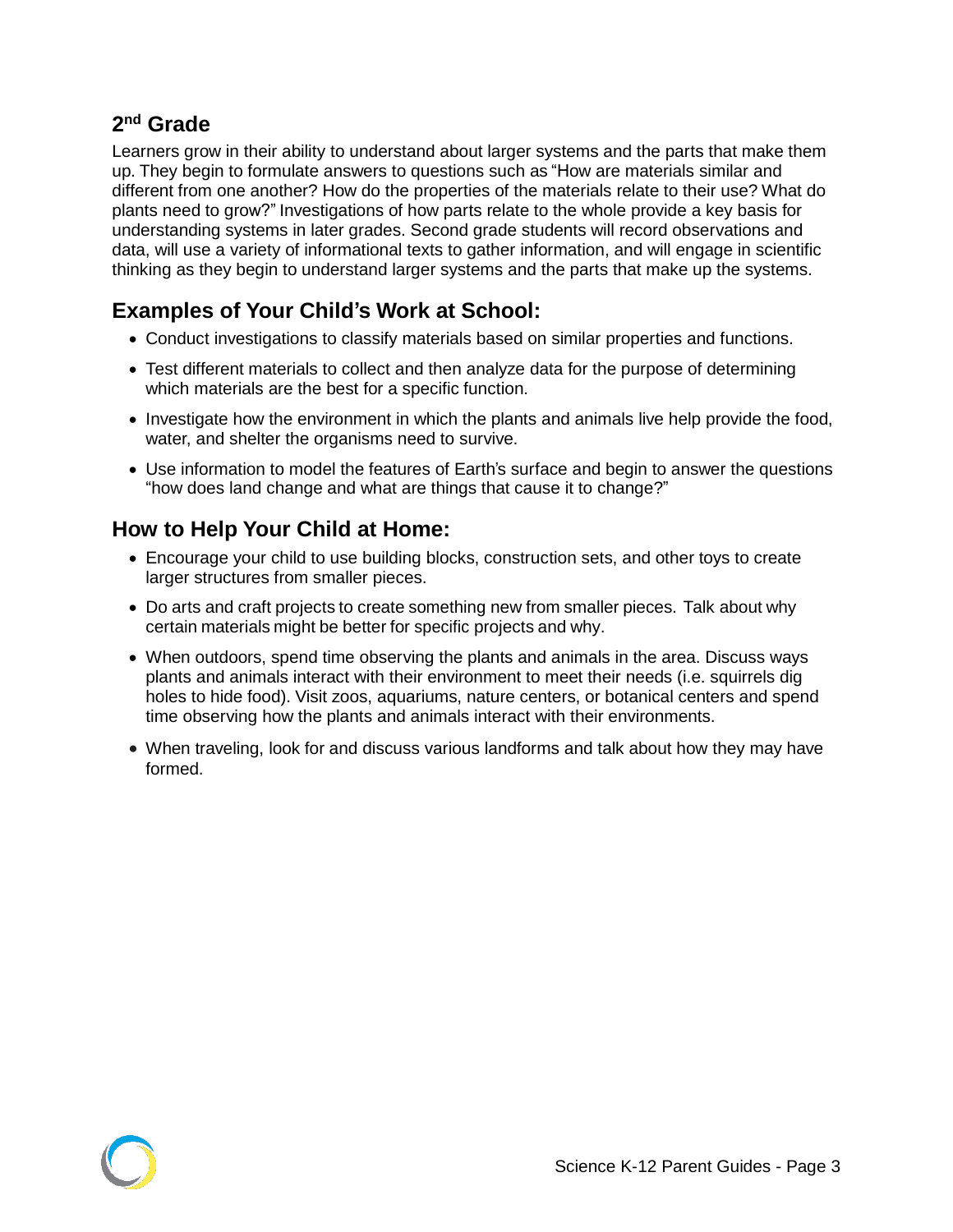#### **3 rd Grade**

In third grade, students use their advancing understanding and skills to study the interactions in earth systems, environments, humans, and the designed world. They begin to formulate answers to questions such as: "How do equal and unequal forces on an object affect the object? How can the impact of weather-related hazards be reduced? How do organisms vary in their traits? What happens to organisms when their environment changes? How can magnets be used?" Third grade students use and develop models and organize data when investigating how different entities and systems interact and influence behaviors, reactions, and traits of various organisms.

# **Examples of Your Child's Work at School:**

- Plan and conduct investigations to provide evidence of the effects of balanced and unbalanced forces on the motion or to predict future motion.
- Develop models of the life cycles of various plants and animals to identify commonalities and differences.
- Explore how plants, animals, and environments of the past are similar to or different from current plants, animals and environments.
- Organize and use data to describe typical weather conditions expected during a particular season and to describe climates in different regions of the world.

- Keep track of temperature and rainfall over several seasons to identify and describe patterns.
- If you travel to other places around the country/world, help your child identify similarities and differences in climate.
- Provide a variety of magnets for your child to use in exploration. Ask your child to identify if the strength of a magnet is always related to the size of the magnet.
- Utilize programs offered by your county nature center. Visit zoos and parks and use hiking, biking and cross-country trails. Observe groups of animals and discuss how the group works together to help all members survive. Identify as many different plants and animals as possible and encourage your child to discover more information about plants or animals he/she is particularly interested in.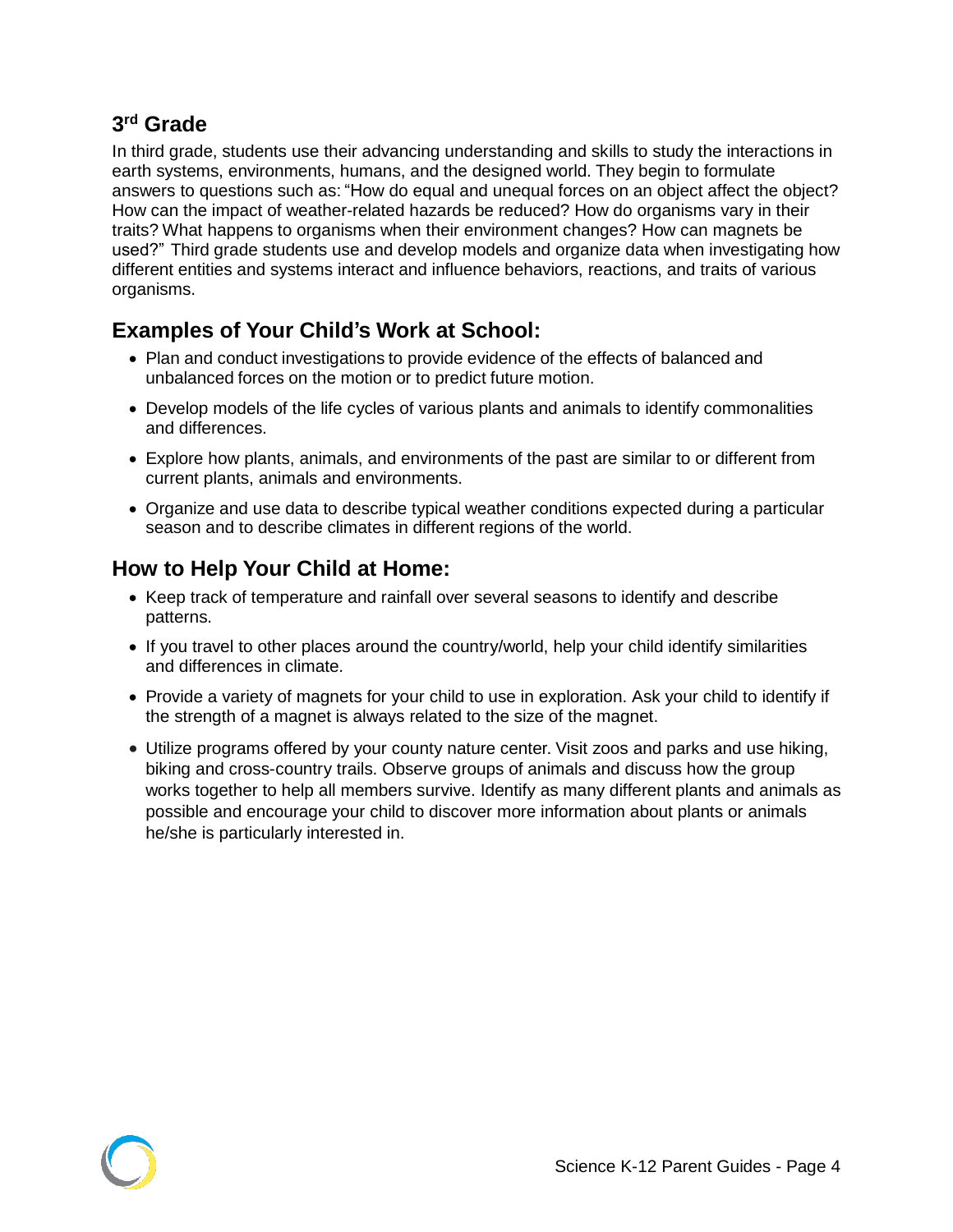Students in fourth grade will use quantitative and qualitative data to formulate arguments about evidence, develop models, analyze and interpret data from maps, and construct explanations related to the transfer of matter and energy on earth, in physical interactions, and in organisms. Students will engage in learning activities and investigations designed to formulate answers to questions such as "What are waves and what are some things they can do? What is energy and how is it related to motion?"

# **Examples of Your Child's Work at School:**

- Describe how the internal and external structures of different plants and animals function to support survival, growth, behavior, and reproduction.
- Plan and conduct investigations to explore how light and sight are related.
- Design a device that uses an electrical current to produce motion, sound, light or heat.
- Explore wave properties and discover how waves can cause objects to move.
- Use patterns of rock formations and fossils to construct an explanation of how environments change over time.
- Make observations or take measurements to determine the effects of weathering and erosion on shaping the land.

- Have your child collect items found in nature such as rocks, leaves, insects, plants, or seeds. Encourage your child to develop questions about those items and help him/her find answers to those questions either through investigations, by reading nonfiction texts, or by asking appropriate experts.
- Utilize programs offered by your county nature center to identify rock formations and fossils.
- Take a nature walk through your neighborhood, visit parks and hiking, biking, and crosscountry trails. Observe how animals use their senses to respond to information from their environment.
- Identify examples of how water, ice, wind, and vegetation have changed or can change the land. Ask your child to consider what things humans have done to lessen the impact of those changes.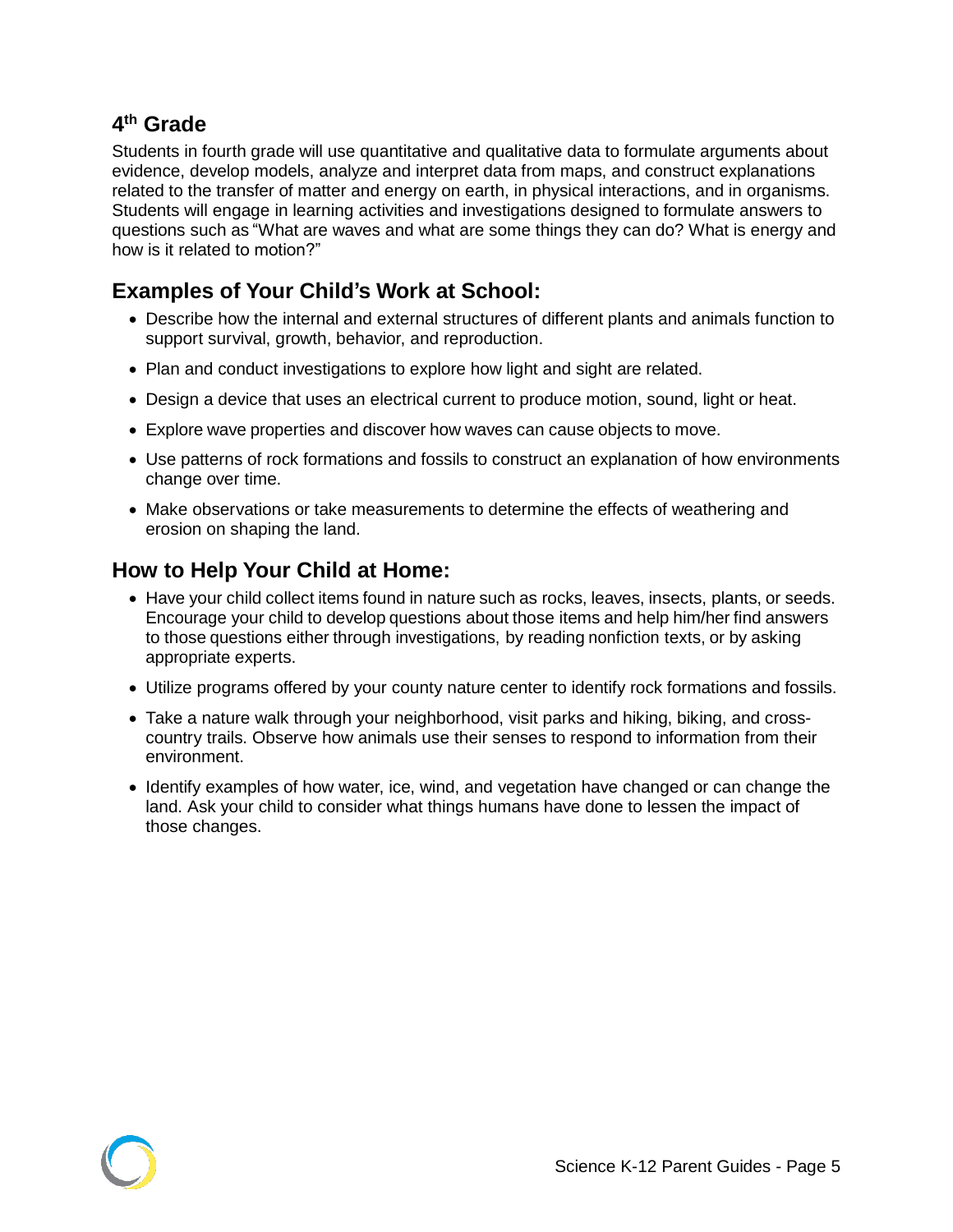In fifth grade students formulate answers to questions such as: "When matter changes, does its weight change? Can new substances be created by combining other substances? How does matter cycle through ecosystems? How do shadows or relative lengths of day and night change from day to day? How does the appearance of some stars change in different seasons?" By studying systems, your child will learn that objects and organisms do not exist in isolation and are connected to, interact with, and are influenced by each other.

# **Examples of Your Child's Work at School:**

- Use and represent data to study the relationships between objects in the solar system and the impact of those relationships on patterns of events as seen from Earth.
- Develop models to describe how matter and energy cycle through plants and animals, and the ecosystems within which they live.
- Apply math skills and understanding of scale to measure volume and recognize the need for units that express quantities of weight, time, temperature, and other variables during investigations of properties and interactions of matter
- Independently maintain science journals to record observations, thoughts, ideas, and models by creating diagrams, representing data and observations with plots and tables, and support these with written text.

- Encourage observations of the sun, moon, and stars at home in the evenings and mornings along with electronic apps to learn about and study the motions of the stars over the course of a year.
- Provide supervised opportunities in the kitchen to measure, observe and talk about changes in matter related to cooking.
- Encourage your child to find leaves and plants in your neighborhood and help him/her use field guides to identify some common trees and plants.
- Collect data and monitor use of energy and water at home.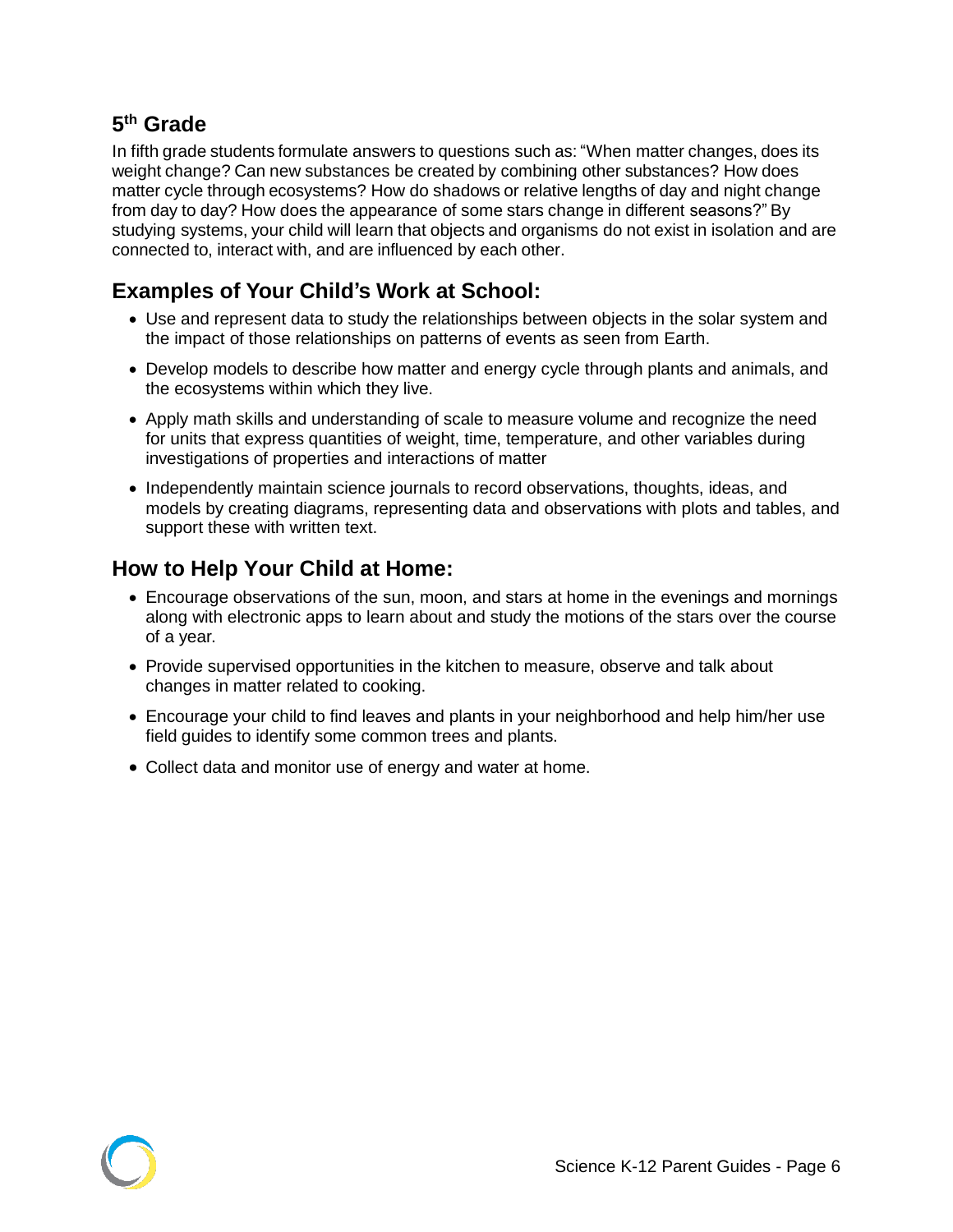In 6th grade students' engage in the core science ideas of *Structure of matter and chemical reactions, Structure and function of living things, Earth materials and systems,* and *Engineering Design*. Activities include, but are not limited to, using models, providing arguments with evidence, obtaining and analyzing data about relationships and interactions among observable components of different systems.

# **Examples of Your Child's Work at School:**

- Analyze and interpret data on the properties of substances.
- Develop a model to describe the cycling of Earth's materials and the flow of energy that drives this process.
- Analyze and interpret data on natural hazards to forecast future catastrophic events and inform the development of technologies to mitigate their effects.
- Define the criteria and constraints of a design problem to ensure a successful solution.

- Encourage finding answers to questions through research and experimentation.
- Join club or group that offers activities like robotics or computer programming.
- Provide opportunities to observe and talk about changes in matter related to cooking.
- Visit local observatories and planetariums with your child.
- Encourage the playing of "maker" games or apps such as Minecraft that develop engineering and collaboration skills.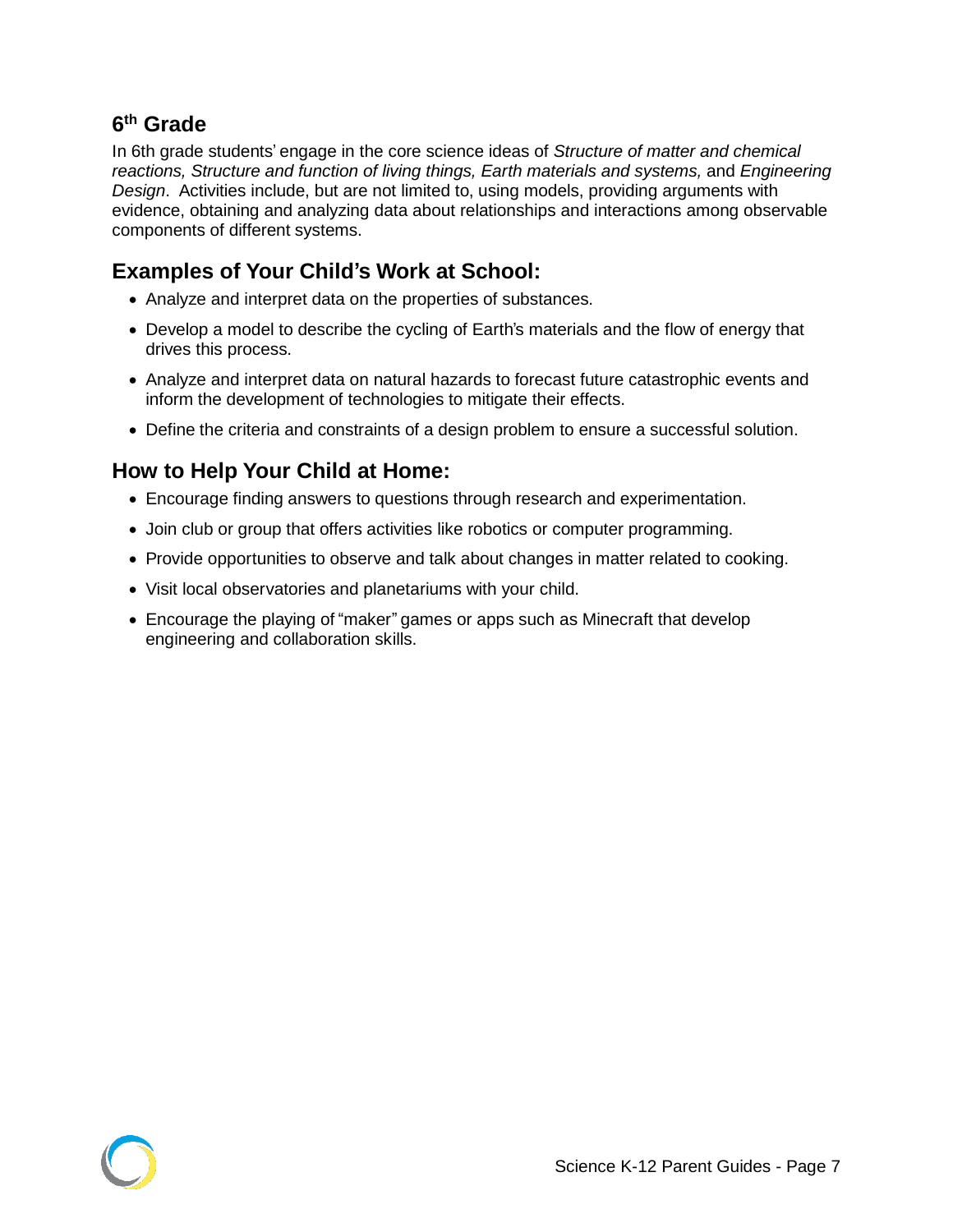In 7th grade students' engage in Science and Engineering Practices and apply Crosscutting Concepts to deepen their understanding of science. Core ideas included in 7th grade are *Motion and Stability: Forces and Interactions, Energy, Earth's Place in the Universe, Organisms and Heredity, Ecosystems, and Engineering Design*. Your child will have multiple opportunities to demonstrate science learning. Including, but not limited to, using models, providing evidence to support arguments, obtaining and analyzing data about relationships and interactions among observable components of different systems.

#### **Examples of Your Child's Work at School:**

- Construct a scientific explanation based on evidence for the role of photosynthesis in the cycling of matter and flow of energy into and out of organisms.
- Analyze and interpret data to provide evidence for the effects of resource availability on organisms and populations of organisms in an ecosystem.
- Evaluate competing design solutions using a systematic process to determine how well they meet the criteria and constraints of the problem.
- Develop and use a model to describe the role of gravity in the motions within galaxies and the solar system.
- Plan an investigation to determine the relationships among energy transfer, type of matter, mass, and change in the energy of the particles as measured by the temperature.

- Encourage observations of the sun, moon, and stars at home.
- Encourage finding answers to questions through research and experimentation.
- Help your child plant a garden or grow plants in a pot.
- Encourage the playing of "maker" games and apps such as Minecraft that develop engineering and collaboration skills.
- Help your child to collect data and monitor use of energy and water at home.
- Utilize programs offered by your area nature center or recreation area.
- Join a club or group that offers activities such as robotics and computer programming.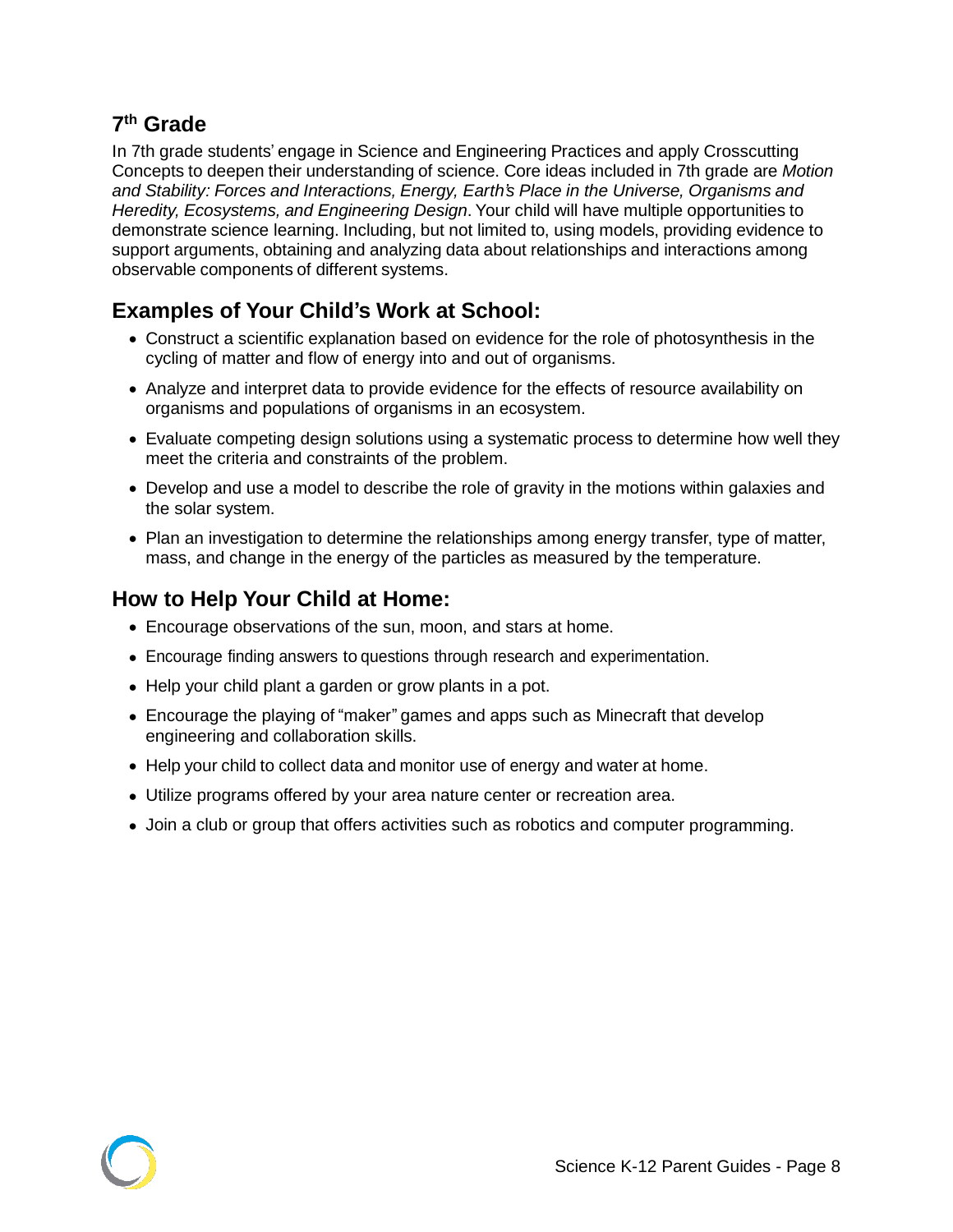In 8th grade students' engage in Science and Engineering Practices and apply Crosscutting Concepts to deepen their understanding of science. Core ideas included in 8th grade are, *Matter and Interactions, Motion and Stability: Forces and Interactions, Energy and Waves, Ecosystems, Biological Evolution: Unity and Diversity, Earth's systems/Earth and Human Activity, and Engineering Design*. Your child will have multiple opportunities to demonstrate science learning. Including, but not limited to, using models, providing evidence to support arguments, obtaining and analyzing data about relationships and interactions among observable components of different systems.

#### **Examples of Your Child's Work at School:**

- Gather and make sense of information to describe that synthetic materials come from natural resources and impact society.
- Evaluate competing design solutions for maintaining biodiversity in ecosystems.
- Gather and synthesize information about the technologies that have changed the way humans influence inheritance of desired traits in organisms.
- Develop a model to describe the cycling of water through Earth's systems driven by energy from the sun and the force of gravity.
- Construct an argument supported by evidence for how increases in human population and per-capita consumption of natural resources impact Earth's systems.

- Encourage finding answers to questions through research and experimentation.
- Help your child create and test a Rube Goldberg device to solve a problem.
- Join a group or club that offers activities such as robotics and computer programming.
- Provide opportunities to observe and talk about changes in matter related to cooking.
- Encourage and help design, create and maintain a terrarium to observe the interactions among Earth's spheres.
- Keep track of weather data at your home and compare with local news weather data.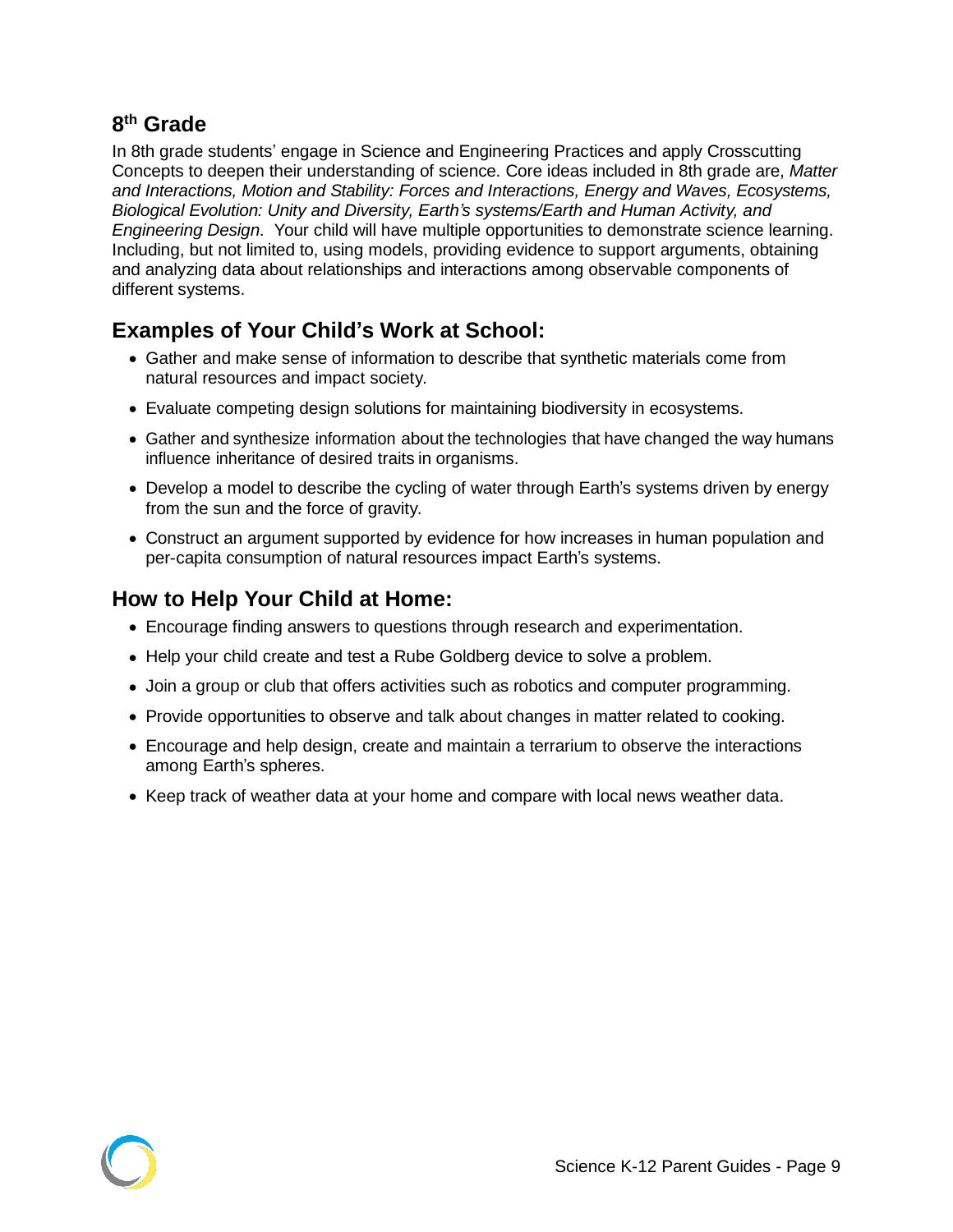#### **High School**

In high school, the Iowa Science standards blend core science ideas with scientific and engineering practices and crosscutting concepts to support students in developing useable knowledge to explain ideas across all the science disciplines: life, earth, and physical. These standards include the most fundamental scientific concepts but are intended to leave room for expanded study in upper-level high school courses.

High school students will be expected to use data and evidence as the foundation for developing claims. At the high school level students are expected to engage with major global issues at the interface of science, technology, society and the environment, and to use the analytical and strategic thinking that prior training and increased maturity make possible. They will need to be able to examine, review, and evaluate their own knowledge and ideas and critique those of others.

Over the course of their high school studies, students will become increasingly proficient at posing questions that request relevant empirical evidence; that seek to refine a model, an explanation, or an engineering problem; or that challenge the premise of an argument or the suitability of a design.

# **Examples of Your Child's Work at School:**

- Your child will take coursework in the life, physical, and earth science disciplines. They will have experience such as:
- Represent and explain phenomena with multiple types of models—for example, represent molecules with 3-D models or with bond diagrams.
- Obtain and evaluate evidence of the factors in an ecosystem related to survival and provide an argument for how these and other observed changes affect a species of interest.
- Use to subatomic and subcellular explanations in describing phenomena in the life and physical sciences.
- Recognize that different patterns may be observed at each of the scales at which a system is studied, for example classifications based on DNA comparisons will differ than those based on visible characteristics.
- Use mathematical models to describe and predict the effects of gravitational and electrostatic forces between distant objects.
- Predict and describe system behavior using models of the concept of conservation of energy.
- Plan experimental or field-research procedures, identifying relevant independent and dependent variables, recognizing that it is not always possible to control variables and that other methods can be used in such cases.
- Ask probing questions that seek to identify the premises of an argument, request further elaboration, refine a research question or engineering problem, or challenge the interpretation of a data set—for example: How do you know? What evidence supports that argument?
- Explain how claims to knowledge are judged by the scientific community today and articulate the merits and limitations of peer review and the need for independent replication of critical investigations.